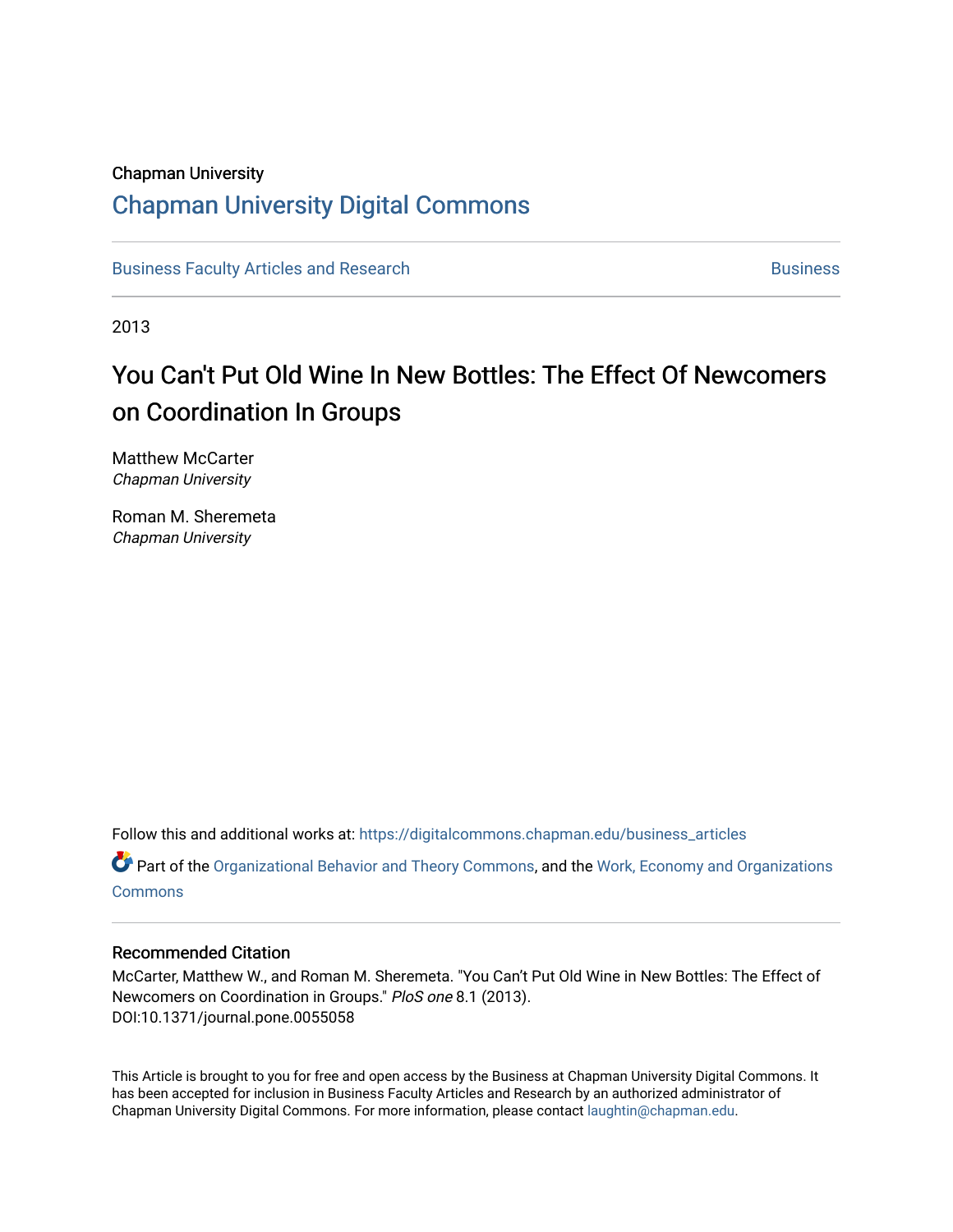## You Can't Put Old Wine In New Bottles: The Effect Of Newcomers on Coordination In Groups

## **Comments**

This article was originally published in PLoS ONE, volume 8, issue 1, in 2013. [DOI: 10.1371/](http://dx.doi.org/10.1371/journal.pone.0055058) [journal.pone.0055058](http://dx.doi.org/10.1371/journal.pone.0055058) 

## Creative Commons License



This work is licensed under a [Creative Commons Attribution 4.0 License](https://creativecommons.org/licenses/by/4.0/).

Copyright The authors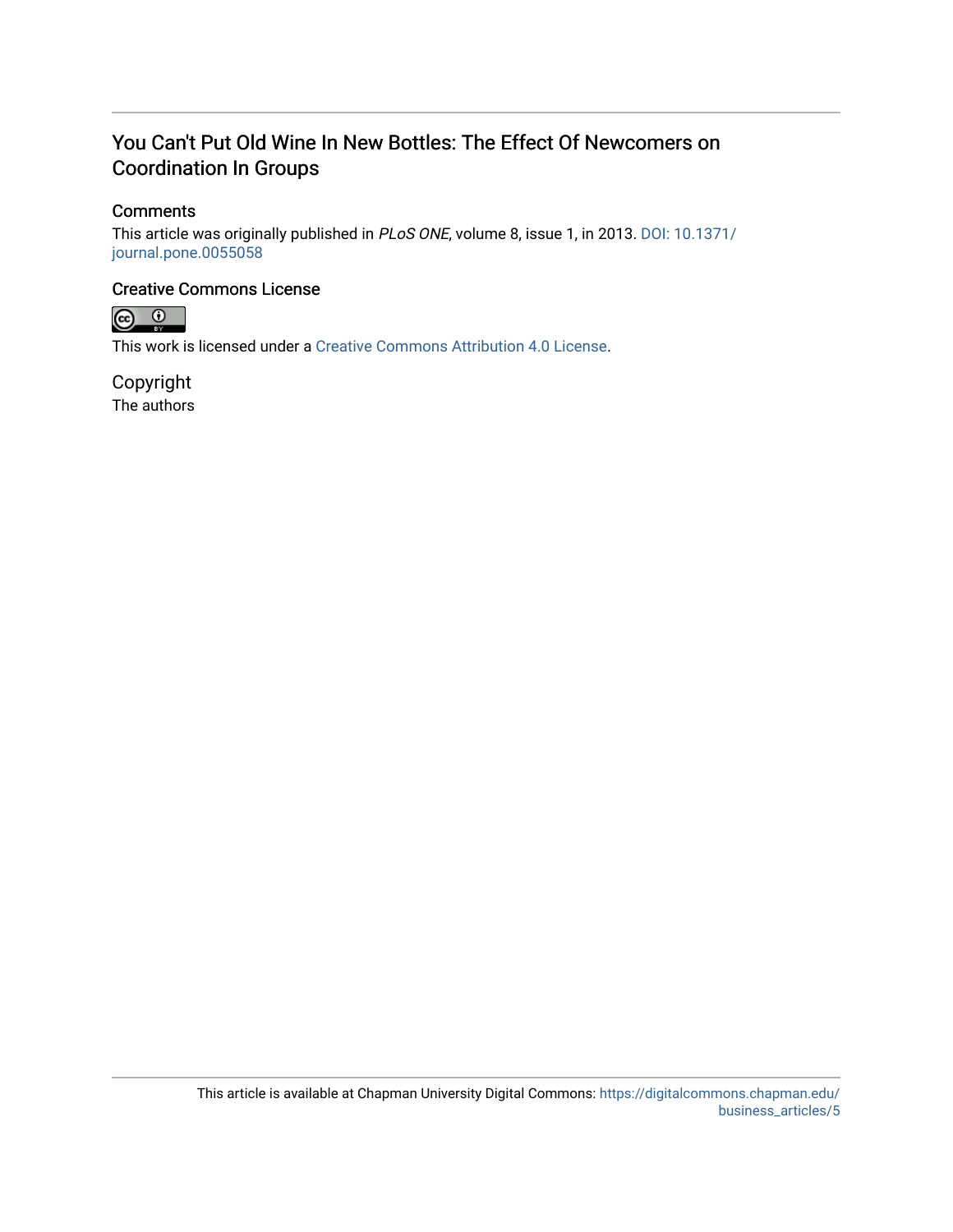# You Can't Put Old Wine in New Bottles: The Effect of Newcomers on Coordination in Groups

#### Matthew W. McCarter\*, Roman M. Sheremeta

Argyros School of Business and Economics, Chapman University, Orange, California, United States of America

#### Abstract

A common finding in social sciences is that member change hinders group functioning and performance. However, questions remain as to why member change negatively affects group performance and what are some ways to alleviate the negative effects of member change on performance? To answer these questions we conduct an experiment in which we investigate the effect of newcomers on a group's ability to coordinate efficiently. Participants play a coordination game in a four-person group for the first part of the experiment, and then two members of the group are replaced with new participants, and the newly formed group plays the game for the second part of the experiment. Our results show that the arrival of newcomers decreases trust among group members and this decrease in trust negatively affects group performance. Knowing the performance history of the arriving newcomers mitigates the negative effect of their arrival, but only when newcomers also know the oldtimers performance history. Surprisingly, in groups that performed poorly prior to the newcomers' arrival, the distrust generated by newcomers is mainly between oldtimers about each other rather than about the newcomers.

Citation: McCarter MW, Sheremeta RM (2013) You Can't Put Old Wine in New Bottles: The Effect of Newcomers on Coordination in Groups. PLoS ONE 8(1): e55058. doi:10.1371/journal.pone.0055058

Editor: Frank Krueger, George Mason University/Krasnow Institute for Advanced Study, United States of America

Received November 8, 2012; Accepted December 23, 2012; Published January 30, 2013

Copyright: © 2013 McCarter, Sheremeta. This is an open-access article distributed under the terms of the Creative Commons Attribution License, which permits unrestricted use, distribution, and reproduction in any medium, provided the original author and source are credited.

Funding: This research was made possible by the generous funding of the Argyros School of Business and Economics provided to both authors, the Wang-Fradkin Research Fund awarded to the first author, and the facilities at the Economic Science Institute at Chapman University. The funders had no role in study design, data collection and analysis, decision to publish, or preparation of the manuscript.

Competing Interests: The authors have declared that no competing interests exist.

\* E-mail: mccarter@chapman.edu

#### Introduction

The composition of groups is rarely stable [1]. Whether in large collectives such as social movements [2] or in small collectives such as work teams [3], it is often the case that member change occurs where existing group members (or oldtimers) are replaced by new members (or newcomers) [4,5]. Because of the ubiquity of member change in organizational settings, a considerable amount of research has surfaced examining how member change affects group performance. A common finding in social sciences, such as organization science, economics, decision sciences, industrial relations, political science, and anthropology, is that member change hinders group functioning and performance [6,7,8,9,10]. Of course, other research has found the opposite effect: newcomers enhance group performance. However, these studies are different from what we are investigating in that they are particularly focused on creativity and innovation, whereby new ideas are provided by new members [4,11]. However, questions that have received less empirical attention are why member change negatively affects group performance and what are some ways to alleviate the negative effects of member change on performance?

Moreland and Levine [12] suggest one reason why member change may negatively impact group performance: member change affects intra-group processes. Dineen and Noe [13] similarly posit that *emergent states*, or "properties of the [group] that are typically dynamic in nature and vary as a function of team context, inputs, processes, and outcomes'' [14] are likely to explain the effects of member change on group performance (p. 357). Two emergent states posited and found to shape group performance are task flexibility and group learning [13,15,16]. For example, team learning and task flexibility suffer from member change (operationalized as team turnover), and, in turn, lead to reduced team functioning on self managing manufacturing teams [16]. In addition, intra-group trust is a third emergent state posited to explain the effects of member change on group performance [17,18]. Trust is an individual's ''expectations, assumptions or beliefs about the likelihood that another's future actions will be beneficial, favorable or at least not detrimental'' [19] to them (p. 576). However, despite acknowledgment of the importance of trust for understanding group and team effectiveness [18], little empirical research has investigated trust in relation to member change in groups. Van der Vegt and colleagues [16] did investigate whether social integration (which includes the element of trust) mediated member change and performance and found no effect. However, their survey measures of social integration neither asked about trust directly nor used complete scales from published research. Further, this work did not control for whether newcomers were replacing oldtimers. The current research complements this previous field work by isolating how the arrival newcomers (while keeping the size of group constant) affected both trust among group members and how oldtimers and newcomers perceived each other.

The one empirical investigation the authors are aware of germane to the current investigation is found in experimental economics: Weber's [20] study of the weakest-link game with increasing group sizes. In this research, Weber [20] compared cooperation (or what he termed efficient coordination) rates in a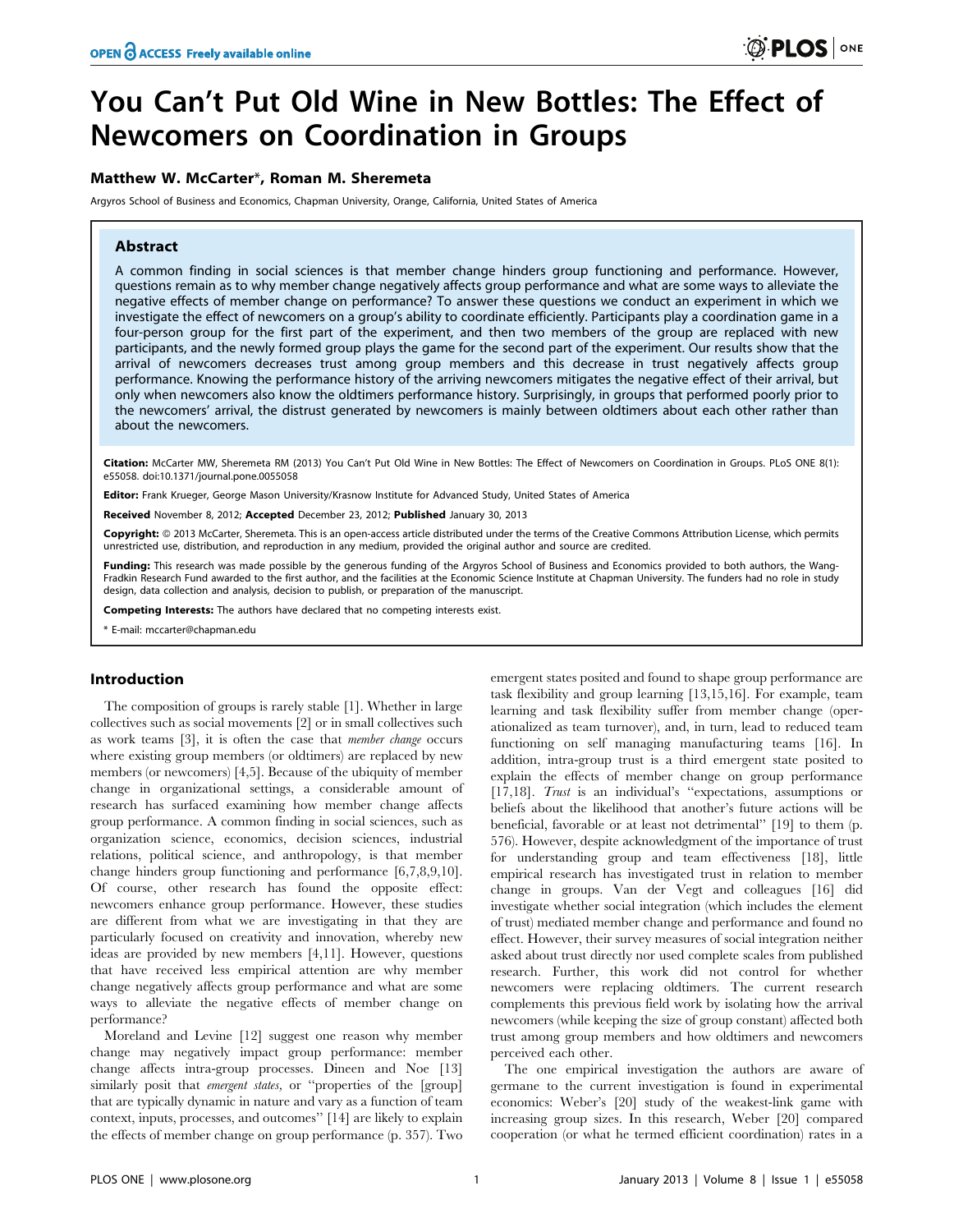12-person group to a group that grew from 2 to 12 over a series of rounds. Weber [20] also examined whether growing groups could achieve higher levels of cooperation as a function of whether newcomers (who were waiting to play) knew the performance history of the group before entering. The paper reported that groups that grew from 2 to 12, and that shared its history with newcomers, achieved an average cooperation level higher than either the control condition (where the group started and kept the same 12 individuals for all rounds) or growing groups that did not share their history with newcomers.

The Weber [20] article shows one way member change can occur: newcomers may be added to an existing group – making the group larger. A second way is that newcomers can replace existing members [4]. The current article focuses on situations in which newcomers are replacing existing group members. Focusing on member replacement rather than increases in membership holds constant group size, thus helping us to avoid misattributing our findings to changes in member composition when they may actually be due to changes in group size [21]. We also complement the Weber [20] article by analyzing the role of trust in predicting behavioral responses to member change.

The current research investigates how the arrival of newcomers affects intra-group trust among group members and investigates how the potential negative effects of newcomers can be mitigated. Using a coordination (weakest-link) game in an experimental lab setting, our primary findings show: (1) the arrival of newcomers decrease trust among group members and this decrease in trust negatively affects group performance; and (2) knowing the performance history of the arriving newcomers mitigates the negative effect of their arrival, but only when newcomers also know the oldtimers performance history. Surprisingly, (3) in groups that performed poorly prior to newcomers arriving, the distrust generated by newcomers is between oldtimers about each other rather than about the newcomers.

#### Theoretical Background and Hypotheses

Groups are traditionally formed to achieve goals that could not be achieved by an individual acting alone [22]. One goal that groups are often intended to achieve is efficiency in coordinating resources [23]. Our conceptualization of coordination is in line with economics and social psychology research which suggest that groups can coordinate to achieve a variety of performance outcomes, ranging from completely efficient coordination to completely inefficient coordination [15,24,25,26]. For instance, there are many settings – ranging from teams to entire economies – where individuals trying to coordinate may be ''trapped'' in an equilibrium that is inferior to other equilibria, and thus their coordination is somewhat inefficient [15,25,27]. Work teams, for example, can ''satisfice'' and settle for routines that produce suboptimal outcomes but nevertheless create (some) value for an organization [28]. However, work teams can also ''maximize'' and create routines that produce optimal outcomes, thus leading to more efficient coordination, or totally fail, leading to completely inefficient coordination. Thus, following the work of experimental economics and social psychology, we view coordination as a performance outcome of groups that ranges from completely efficient coordination to completely inefficient coordination [15,20,25,26].

One factor that may influence a group's ability to coordinate efficiently is trust. As suggested by Camerer and Knez [29] and Schnake [30], coordination in any organized setting requires trust because the individuals incur the risk of being made a ''sucker'' by those either undependable or unmotivated to contribute their necessary resources toward achieving the collective's goal. Thus for coordination to occur ''harmoniously'', trust must be present among group members [23]. The uni-dimensional psychological approach to trust formation [31] maintains that when groups form, social uncertainty is high and trust among group members begins low (at a conceptual level of zero). Social uncertainty (or strategic risk) is a lack of information about another's behavioral intentions, values, and abilities [32,33]. Over time and through repeated interaction, familiarity increases and routines become established among group members [34]. Thus, as individuals interact they are able to evaluate whether group members meet their expectations; whether their values are congruent; and their abilities are compatible [35]. As a consequence, social uncertainty decreases and trust increases [36]. As suggested by McCarter et al. [37], group member interaction can build trust in two ways. First, interaction may occur by verbal communication among group members, where intentions are signaled through spoken word [38]. The second type of interaction is behavioral: group members signal their intentions through action, rather than through cheap talk [39]. Because cheap-talk communication does not guarantee efficient coordination in groups [25], the current research examines trust formation through behavioral signaling.

Increased trust is beneficial for the ability of groups to coordinate efficiently because it reduces the perceived strategic risk associated with any individuals' contributions to the group. By definition, as trust increases, individuals have positive expectations of the intentions or behavior of others in the group (e.g., their contributions of resources to a collective goal), and they are willing to accept vulnerability based upon this expectation. Thus, when a group of individuals trust one another, and thus have positive expectations about others in the group it is easier for individuals in a group to coordinate effectively because they do not anticipate being made a ''sucker'' by others and their choices should reflect this.

Whereas time and repeated interaction decrease social uncertainty and increase trust, member change and the presence of newcomers increases social uncertainty within a group [40], and decreases the level of trust among group members [41]. Member change occurs in two forms. First, newcomers may be added to an existing group – making the group larger [20]; and second, newcomers can replace existing members [4]. We focus on situations in which newcomers are replacing existing group members. This boundary condition accomplishes two things. Focusing on member replacement rather than increases in membership holds constant group size, thus helping to avoid misattributing our findings to changes in member composition when they may actually be due to changes in group size [21]. In addition, focusing on member replacement removes an additional explanation for changes in group performance: the potential shrinking of shared benefits occurring when groups grow; i.e., when groups grow, the reward must be divided among more people [9].

When newcomers arrive, existing group members are likely to experience reduced positive expectations about the intentions or behavior of others and be less willing to accept vulnerability based upon these expectations. Existing members may be unsure whether newcomers will understand and follow established routines or share the same values and expectations [13,42]. In turn, the group's ability to coordinate should be hindered because effective coordination relies on trust in others [23]. Thus, we posit the following.

Hypothesis 1: Group members who experience the arrival of newcomers will engage in less efficient coordination compared to group members who do not experience the arrival of newcomers.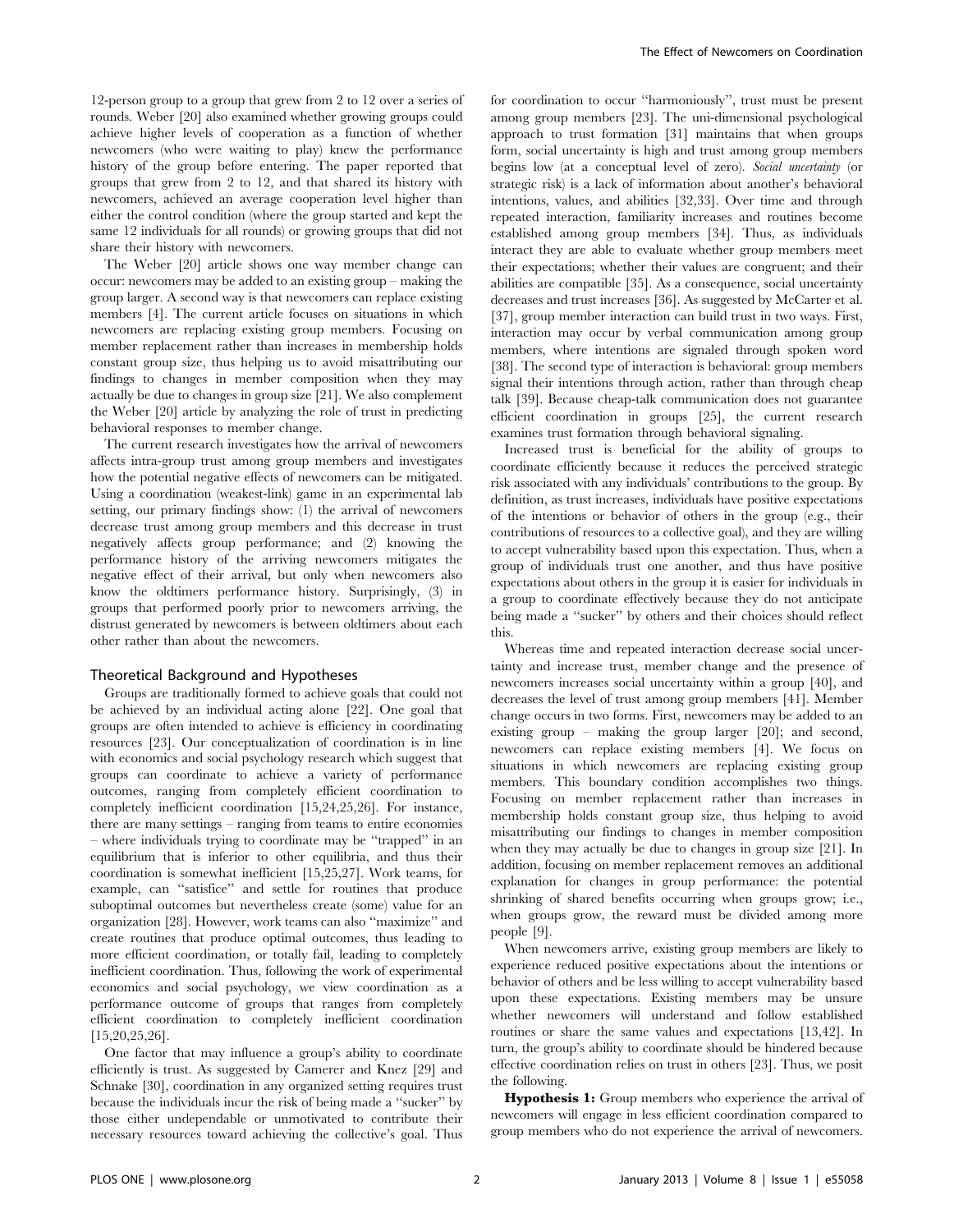Hypothesis 2: Group members who experience the arrival of newcomers will trust their fellow group members less compared to group members who do not experience the arrival of newcomers.

Hypothesis 3: Trust will mediate the negative relationship between the presence of newcomers and a group's ability to coordinate more efficiently.

One way that newcomer effects may be mitigated is by the oldtimers and newcomers having information about how each have performed previously in similar situations. Often newcomers enter groups with reputations known by the oldtimers and viceversa [12]. One kind of reputation both oldtimers and newcomers may know is about each other's previous performance on similar tasks. Kollock [43] suggests that performance history may be used as a signaling mechanism to facilitate efficient coordination in collective action dilemmas, and it decreases the costs of coordination among group members [44,45]. Coordinative ability may improve from information because social uncertainty is reduced and trust is increased: the group members (new and old) know how the others behaved in the past and can therefore make more informed decisions about what behavior is necessary to achieve efficient coordination in the future.

Hypothesis 4: As the amount of information known by the group members about each other's previous performance increases, coordination increases – such that groups that receive full information achieve more efficient coordination compared to when no information is provided; groups that receive full information achieve more efficient coordination compared to when partial information is provided, and groups that receive partial information achieve more efficient coordination compared to when no information is provided.

#### Methods

#### Ethics Statement

This study and its consent procedure were approved by the Chapman University's Institutional Review Board. Participants provided written, informed consent to participate.

#### The Weakest-Link Coordination Game

We test these hypotheses in a laboratory. Laboratory experiments allow for strong internal validity and high psychological realism while also enabling us to isolate the impact member change has on trust and subsequent behavior [46,47]. We employ a weakest-link coordination game [48], in which efficient coordination is attained when all individuals in the group choose the option that maximizes group value, but individuals are exposed to private risk by attempting group coordination when others choose not to coordinate. Specifically, in the general form of a weakest-link game there are  $n$  participants, and each participant  $i$  chooses an integer  $e_i$  between 1 and  $\bar{e}$ . The payoff of participant i depends on  $e_i$ and the minimum integer chosen within the group Min  $(e_i, e_{-i})$ , i.e.,  $\pi_i (e_i, e_{-i}) = a \text{ Min } (e_i, e_{-i}) - b | e_i - \text{ Min } (e_i, e_{-i}) | + c$ , where  $b | e_i -$ Min  $(e_i, e_{-i})$  denotes the deviation cost and a, b and c are constants. Table 1 shows the weakest-link game used in the current study ( $n = 4$ ,  $\bar{e} = 7$ ,  $a = 0.5$ ,  $b = 0.5$  and  $c = 3$ ). Participants in a 4person group could choose any integer  $e_i$  between 1 and 7. From Table 1 we see that the set of outcomes where no one has an incentive to change their selected integer (or equilibria) is located along the diagonal. The Pareto-optimal (or best) equilibrium, however, that provides the highest payoffs to all participants, occurs when each participant chooses the highest integer,  $\bar{e}$  (the integer 7 in our studies).

There are several benefits gained from using a weakest-link game. First, because free-riding is impossible, ''cooperation [in the weakest-link game] … rests on trust'' [49](p. 2), the game's design isolates our primary mediating variable, trust [50]. Second, weakest-link games model many group tasks common in organizational settings. Consider three examples. A customer's satisfaction with a hotel is often a function of the lowest quality of service received during their stay. Therefore how the ''weakest'' staff member serves the customer determines the overall performance of the group [29]. Air traffic control is another example: airplanes cannot take off until luggage is stored, passengers are seated, permission to take off is granted, and the plane is fueled [51,52]. Supply chain alliances, who reduce their partner base to make each partner non-redundant [53], face a weakest-link game when launching new initiatives since each partner must provide a necessary component of the project or product [54]. Therefore, how the ''weakest'' employee or partner performs determines the overall performance of the airline or alliance.

#### Experimental Design

One hundred and ninety-two students enrolled at a small, private university in the Western United States participated in exchange for a \$7 show-up fee and an opportunity to receive additional money based on their decisions during the task. This sample was 40% male, with an average age of 20 years old, and 16% were graduate students. The current study used a one-way between-subjects design with 48 participants in each of the four conditions: a control condition and three newcomer conditions. In the control no-newcomer condition no newcomers were introduced during the task. The three newcomer conditions were as follows: newcomer/no-information condition (newcomers were placed within existing groups), newcomer/partial-information condition (oldtimers were aware of the newcomers' previous performance), and newcomer/full-information condition (oldtimers and newcomers were aware of each other's previous performance).

#### Procedure, Task, and Conditions

Participants arrived to the laboratory in groups of 24, were forbidden to communicate, and were seated at individual computer terminals. All participants were provided with written instructions to the weakest-link game (available in Appendix S1) and were asked to follow along as the experimenter read the instructions out loud. These instructions highlighted that each person would be randomly assigned to a four-person group and play 10 periods in the weakest-link game and that their final earnings were a function of their group's choices during the game. After the instructions were presented, participants could ask questions. We also conducted a short quiz to verify understanding of the instructions and the game.

The computerized experimental sessions used the software program z-Tree [55] to record participant decisions. Each session proceeded in two parts. In the first part, 24 participants were randomly assigned to a four-person group to play 10 periods of the weakest-link game. Participants stayed in the same group throughout all 10 periods. Although, participants knew the end period in the first part, they did not know about the second part of the experiment. This was necessary so that we could compare the pattern of group performance in the first 10 periods to those in previous research using weakest-link games.

At the beginning of each period, and based on a matrix provided (see Table 1), all participants were asked to enter their choice between 1 and 7. The value chosen by the participant and the minimum value chosen by all members in the group (including the participant) determined the payoff in any one period. Participants did not know the other participants' choices before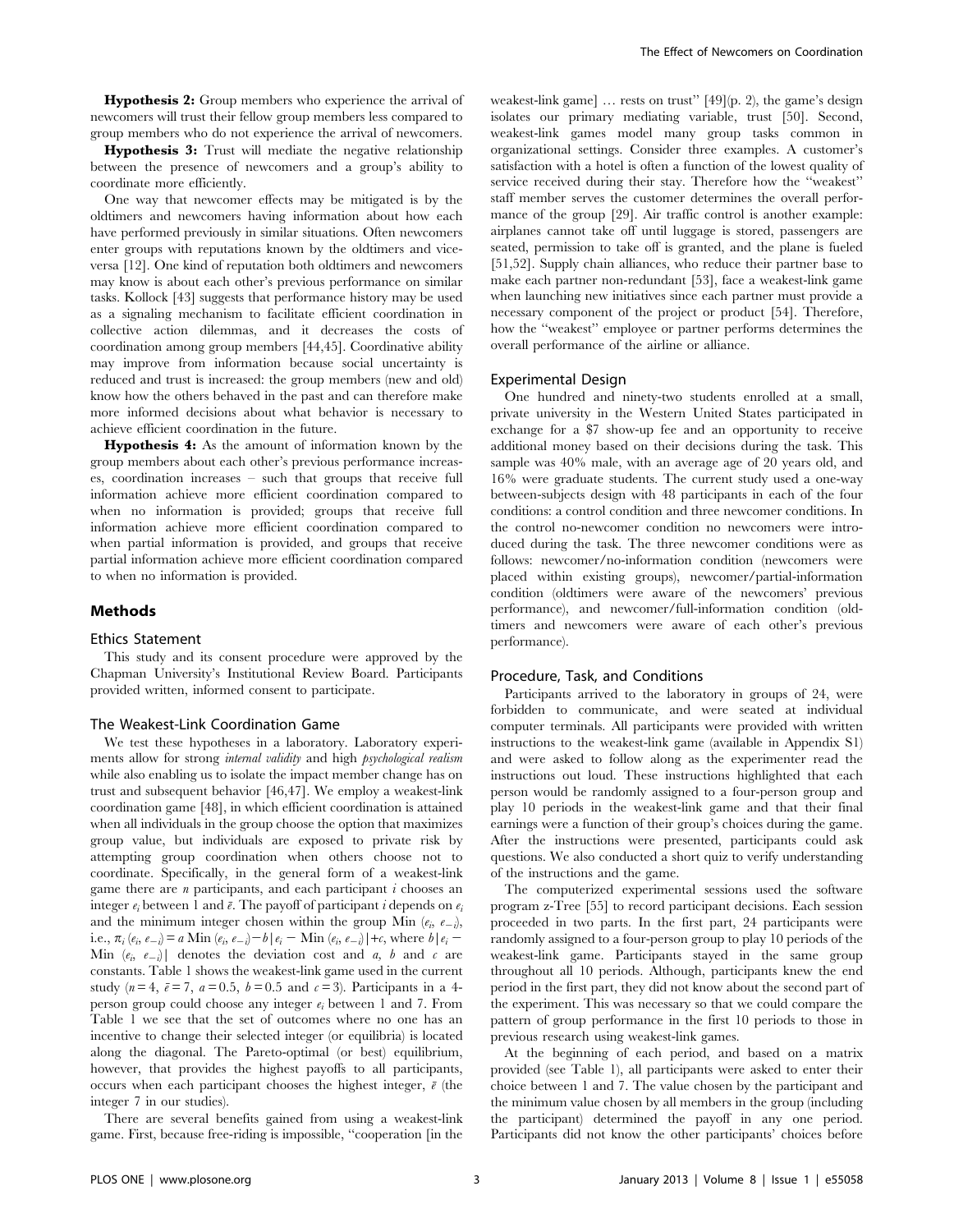| <b>Your Choice</b> |                | <b>Minimum Value of X Chosen</b> |        |        |        |        |                |        |
|--------------------|----------------|----------------------------------|--------|--------|--------|--------|----------------|--------|
|                    |                | 7                                | 6      | 5      | 4      | 3      | $\overline{2}$ | 1      |
|                    | 7              | \$6.50                           | \$5.50 | \$4.50 | \$3.50 | \$2.50 | \$1.50         | \$0.50 |
|                    | 6              |                                  | \$6.00 | \$5.00 | \$4.00 | \$3.00 | \$2.00         | \$1.00 |
|                    | 5              |                                  |        | \$5.50 | \$4.50 | \$3.50 | \$2.50         | \$1.50 |
|                    | 4              |                                  |        |        | \$5.00 | \$4.00 | \$3.00         | \$2.00 |
|                    | з              |                                  |        |        |        | \$4.50 | \$3.50         | \$2.50 |
|                    | $\overline{2}$ |                                  |        |        |        |        | \$4.00         | \$3.00 |
|                    | 1              |                                  |        |        |        |        |                | \$3.50 |

Table 1. Payoffs in the Weakest-Link Coordination Game.

making their selection. The Pareto-optimal (or best) equilibrium that provides the highest payoffs to all participants occurs when each participant chooses the highest integer (the integer 7 in our studies). Thus, the greater the number chosen the greater the attempt of the individual to achieve group efficiency. After all participants made their decisions, the output screen displayed the minimum value between 1 through 7 chosen by group members, as well as the participant's own payoff. Participants recorded their results in a hardcopy record sheet, and then moved on to the next period.

In the experiment's second part, participants played the weakest-link game for another 10 periods. However, before the last 10 periods were played, one of four conditions occurred in the experimental session. Participants in the control condition were informed that they would play another 10 periods with the same group members. Participants in the newcomer conditions were informed that two members of their group would be randomly chosen by the computer and exchanged for two new participants from a different group. Thus, this new group was composed of two oldtimers (two members for the previous group) and two newcomers. Note that the current research design is such that when member change occurred, each group member perceived themselves and their remaining partner as oldtimers and the two new group members as newcomers. This group remained fixed for all 10 periods of the second part of the experiment. As explained to the participants, these two newcomers both came from the same group.

In the newcomer/no-information condition, oldtimers knew nothing of the newcomers' previous performance and vice versa. In the newcomer/partial-information and newcomer/full-information conditions, participants received partial or full information about the performance of other participants, respectively. In particular, in the newcomer/partial-information condition, the computer randomly selected and informed two out of four group members (two newcomers or two oldtimers) about how the other two members performed in the first part of the experiment. The information displayed on the computer screen was about both participants' choices in their group and the minimum group choice in each period. For example, a participant would see on the computer screen four columns: column one would be the periods listed from 1 through 10; column two provided what Player A (a newcomer) chose in each period; column three provided what Player B (the other newcomer from the same group as Player A) chose in each period; and column four showed the minimum value chosen by that group in each period. In the newcomer/fullinformation condition, the computer informed both the newcomers about the performance of oldtimers and oldtimers about the

performance of newcomers. In other words, everyone had information about the prior performance of other group members before they began the second part of the experiment.

It should be noted that our design makes newcomers and oldtimers distinguishable to participants; participants can differentiate who is new in their group and who is not. From the participant's perspective, the instructions inform them that they will be joined by two new group members: each participant is thus an oldtimer from their perspective. This design allows us to control for the amount of experience each participant had in their group – i.e., everyone experiences 10 periods of game play before member change occurred – thereby preventing our findings from being credited to changes in ''role experience'' among group members rather than member change [8].

After learning their group's performance in period 10, but before the beginning of the experiment's second part, all participants completed a survey questionnaire assessing their trust level towards other participants. Participants also completed a demographic questionnaire at the end of the second part of the experiment. After completing the entire experiment, participants received a total earnings sheet and the experimenter selected one period for payment from both the first and second parts of the experiment by rolling a 10-sided die twice in front of the group. Participants earned \$18 on average, and sessions lasted approximately 45–50 minutes.

#### Measures

The primary dependent measures in the current study include a behavioral measure of coordination choice and a survey measure for trust. Coordination choice is assessed at the individual level and measured on a scale from 1 to 7 [48]. Participants selected their decision  $(1-7)$  in each of the following periods: periods  $1-9$  and periods 11–19. Periods 10 and 20 were excluded in our analysis to avoid ''endgame effects'' [56] and to remain consistent with previous research using weakest-link games [20]; however their inclusion did not affect the significance of our hypothesis testing. Recall that the Pareto-optimal (or best) equilibrium that provides the highest payoffs to all participants occurs when each participant chooses the highest integer (the integer 7 in our studies). Thus, the greater the number chosen the greater the attempt of the individual to achieve group efficiency. We also assess how much an individual trusts that all of their fellow group members would select the value 7 (the highest coordination choice) in every period of the upcoming 10 periods. The trust scale is an index composed of 6-items adapted from Robinson [19] and showed high reliability  $(\alpha = 0.91)$ .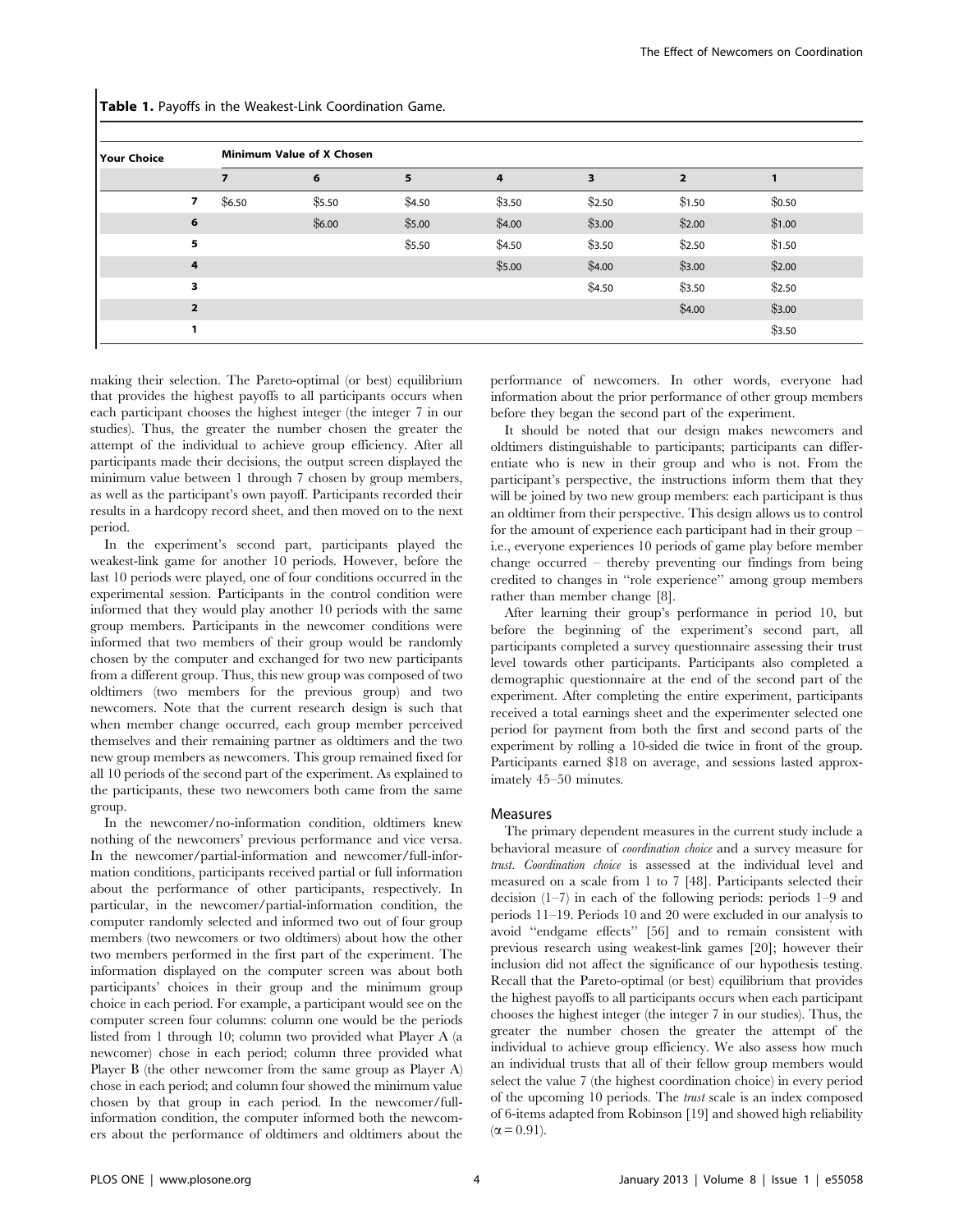To further probe how trust in group members was affected by newcomers, several additional measures were included in the survey at the beginning of the second part of the experiment. Participants were asked to make non-incentivized behavioral predictions of what they believed each member of their group (i.e., Person A, Person B, and Person C) would select in the upcoming period. In the newcomer condition, participants were informed that Person A and B were the new group members and Person C was the remaining group member. All survey items are provided in Appendix S2.

Three variables were used as controls for the current study. First, considering that gender has been found to affect interdependent decision making in mixed-motive tasks, we recorded and coded a participant's gender as  $1 =$ male and  $0 =$  female [57]. Second, because previous research has found that those with educational backgrounds in economics/business behave differently than other majors in mixed-motive settings [58], we coded each participant's majors as  $1 =$  economics/business major,  $0 =$  otherwise. Lastly, we controlled for an individual's group performance history as the average of group's minimum chosen value across the periods in the previous game. This last control was necessary considering that behavioral norms often emerge through repeated interactions with interdependent others and these behaviors can ''spillover'' into future tasks [15,59]. In addition, this control was necessary considering that the effect of newcomers on oldtimer's perceptions and behavior can change as a function of how the oldtimers performed prior to newcomer arrivals [60]. All data from the current experiment are available upon request.

#### Results

In testing our hypotheses and conducting post hoc analysis we use variations of ANOVA and panel regressions. When conducting various ANOVA analysis we mainly used the average across Periods 1–10 (or Periods 11–20) per subject as one independent observation. This is a standard practice in management and organization sciences. When appropriate, we also examined the robustness of our results using one group as one independent observation. Finally, we report the estimation results of random effect regressions, controlling for subject effects.

Figure 1 provides the mean coordination choice values (for periods 11–19) and trust levels for participants across all conditions. Gender and educational background did not have any significant effect on the outcome variables and are excluded from further analysis. A MANOVA, with group performance history as the independent variable and mean coordination choice across periods 11–19, trust, and predicted future behavior as dependent variables, found that group performance history was a positive predictor of coordination choice, trust, and predicted future behavior of oldtimers; all  $F_s$  (1, 189)  $>6.87$ , all  $ps$  <0.01. However, the inclusion of group performance history did not affect the relationships among our constructs in our hypothesis testing: the presence of newcomers impacted a participant's behavior and perceptions of others' trustworthiness independent of their group performance history. Also, an ANOVA, with mean coordination choice as the dependent variable and condition as the independent variable, found that a participant's mean coordination choice did not change as a function of condition in periods  $1-9$ ;  $F(3, 188) = 0.33$ ,  $p = 0.80$ . This null finding is expected since the newcomer condition occurred after the end of period 10. Unless otherwise specified, all statistics provided in our analysis were reported using one-tailed tests and exclude all control variables; however, even with their inclusion, our effects remained significant at the 5 percent level.



Figure 1. Mean Coordination Choice (in Periods 11–19) and Trust by Condition.

doi:10.1371/journal.pone.0055058.g001

#### Hypothesis Testing

Hypothesis 1 posits that group members experiencing the presence of newcomers coordinate less efficiently compared to those in groups that do not experience the presence of newcomers. We test this hypothesis in two ways. First, we compare the mean coordination choice between the no-newcomer condition and the newcomer/no-information condition. In support of Hypothesis 1, an ANOVA, with mean coordination choice as the dependent variable and condition as the dependent variable, shows that individuals choose less efficient coordination values in groups with newcomers  $(M = 5.86, S.D. = 1.55)$  compared to those groups without newcomers  $(M = 6.85, S.D. = 0.27); F (1, 94) = 18.88,$  $p<0.001$ ,  $\eta^2=0.17$ . Second, we employ a panel regression with subject specific random effects, where *coordination choice* in periods 11 through 19 is the dependent variable and the independent variables are group performance history (i.e., group coordination in periods 1 through 10) and a treatment dummy variable  $(1 =$  newcomer/no-information and  $0 =$  no-newcomer). The estimation of the panel regression shows that, even when controlling for the history of play, a treatment variable is negative and significant;  $\beta = -1.41$ ,  $\zeta = -4.91$ , p $< 0.01$ .

Hypothesis 2 posits that group members experiencing the presence of newcomers would trust their fellow group members less compared to when no newcomers were present. In support of Hypothesis 2, an ANOVA, with trust as the dependent variable and condition as the independent variable, shows that trust is lower for individuals in the newcomer/no-information condition  $(M = 3.37, S.D. = 1.23)$  compared to those in the no-newcomer condition (M = 3.95, S.D. = 1.37);  $F(1, 94) = 4.73, p < 0.05$ ,  $\eta^2 = 0.05$ .

Hypothesis 3 posits that trust would mediate the negative relationship between the presence of newcomers and coordination in a group. We test for mediation following necessary steps outlined by Kenny, Kashy, and Bolger [61]. In step 1, a regression found a significant negative effect of the presence of newcomers on trust;  $\beta = -0.58$ , S.E. = 0.27,  $p < 0.05$ . In step 2, a regression found a significant positive correlation between coordination and trust;  $\beta = 0.26$ , S.E. = 0.09,  $p < 0.01$ . Finally, in step 3, a Sobel test found complete mediation of newcomers and coordination by trust;  $\zeta = -1.74$ ,  $p<0.05$ . Therefore, there is support for Hypothesis 3. Lastly, Hypothesis 4 posits that increasing the information

known by the group members about each other's previous performance would increase coordination. We test this hypothesis in two ways. First, we employ a panel regression with subject specific random effects, where coordination choice in periods 11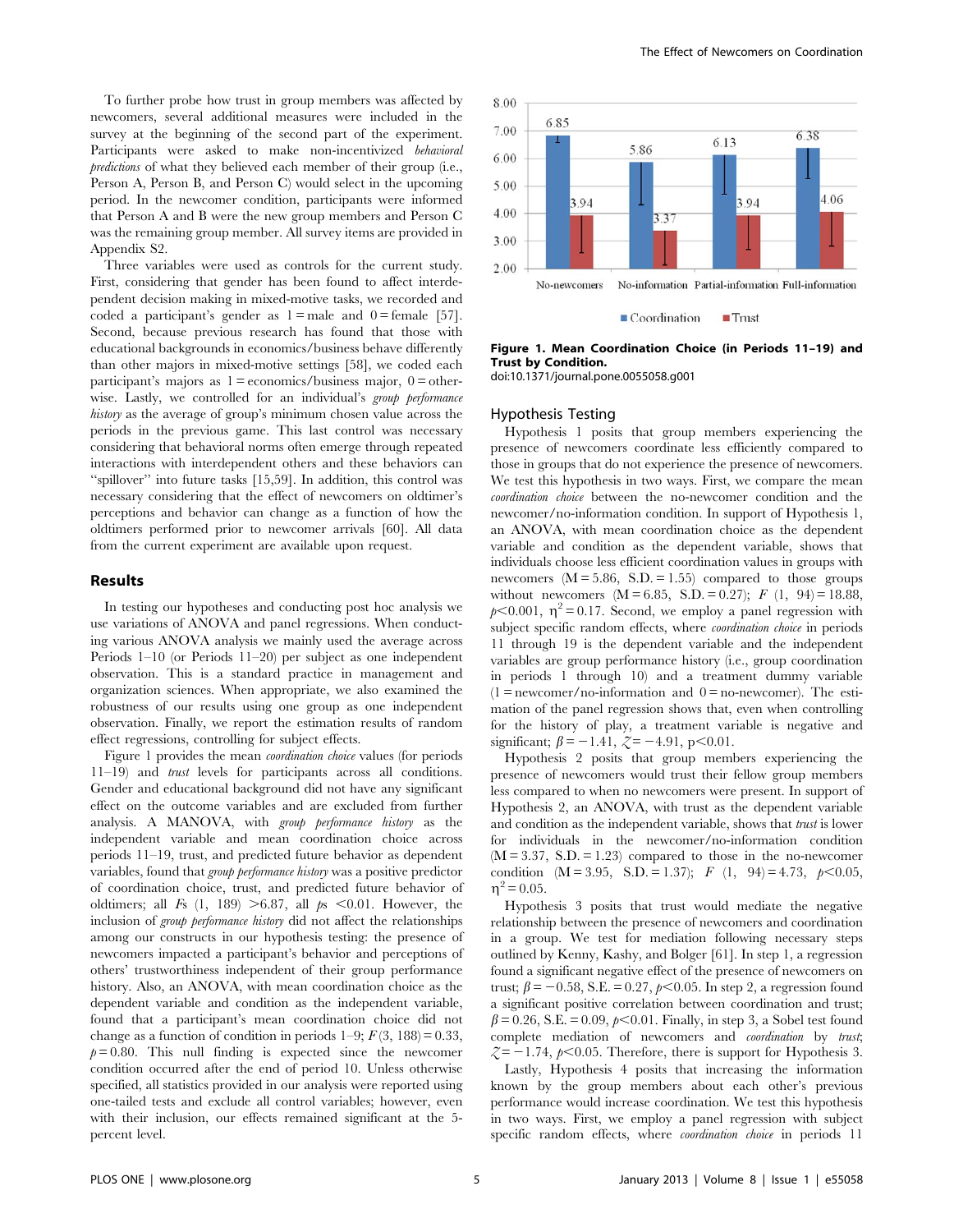through 19 is the dependent variable and three ordinal newcomer conditions  $(1 = no$  information,  $2 = partial$  information, and  $3 =$  full information) is the explanatory variable. The estimation of the panel regression shows a positive linear relationship in the predicted direction;  $\beta = 0.46$ ,  $\zeta = 2.66$ ,  $\rho < 0.01$ . Next, we examine whether each additional set of information significantly improves coordination. We follow the procedure outlined by Winer [62] by comparing coordination choice in the newcomer/no-information condition (as a pseudo-control condition) to newcomer/partialinformation and newcomer/full-information conditions (p. 89). A Dunnett t-test ( $k = 3$ ,  $n = 48$ ) finds a significant difference in mean coordination choice between the newcomer/full-information  $(M = 6.38)$  and the newcomer/no-information condition  $(M = 5.86)$ ;  $t_D$  (141) = -1.85,  $p < 0.05$ ; but no significant difference in mean coordination choice between newcomer/full-information  $(M = 6.38)$  and newcomer/partial-information conditions (M = 6.13);  $t_D$  (141) = -0.89,  $p = 0.19$ . Additional analysis finds that there is also no difference in mean coordination choice between the newcomer/no-information and newcomer/partial-information conditions. Therefore, there is partial support for Hypothesis 4: full information negates the negative effect of newcomers on coordination, while partial information does not.

#### Alternative Explanations of Primary Results

In considering previous empirical work [16], task flexibility and group learning are potential alternative explanations for our findings. Group tasks are considered flexible when group members may ''fill in'' for each other in the group to maintain high performance [63]. The weakest-link game structure leaves no room for a participant to replace the choices of other group members: everyone must choose 7 for the group to perform at the highest efficiency. The inflexibility of the weakest-link game, which is constant in both conditions, removes task flexibility as an alternative explanation.

To consider the group-learning explanation, Van der Vegt and colleagues [16] conclude that ''any amount of [member change] may create an uncertain interpersonal environment in which team members are uncomfortable taking the risks necessary to engage in learning behaviors'' to improve group performance (p. 1186). While we cannot assess group learning directly, we can examine whether risk-taking explains our findings. We did so by examining the proportion of individuals selecting a coordination value above the minimum value chosen in their group (thus indicating high risk-taking) [51], and whether such risk-taking occurred among a lower proportion of individuals in the newcomer condition compared to the control condition (p. 104). In isolating periods 12 through 19, we coded an individual's coordination-value choice in each period as a 1 if it was above the group's minimum choice in the previous period and 0 otherwise. Across periods, all cases where the group's minimum value was 7 were excluded from the analysis because participants could in no way take a risk so as to improve group performance. The final ratios of risk-taking behavior to all actions taken in the no-newcomer condition and no-information, newcomer condition were 45/88 and 105/188, respectively. Using generalized estimating equations with period as the within-subject factor [64], no significant difference in risktaking between no-newcomer condition  $(M_448.9\%)$  and newcomer/no-information condition  $(M = 55.9\%)$  was found;  $\beta$  = 0.28,  $\chi^2$  (1) = 1.17,  $p$  > 0.20.

#### Post Hoc Analysis: Trust of Newcomers and Oldtimers

While our primary findings support our hypothesis that trust mediates the relationship between newcomers and group performance, a remaining question is who in the group was not being trusted when newcomers arrived? In other words, which subgroup – oldtimers and/or newcomers – is driving distrustful behavior? To address this question, we first observe that an individual's behavioral predictions for newcomers and oldtimers are significantly correlated with their subsequent *coordination choice* in period 11; both  $r_s > 0.40$ , both  $ps \leq 0.001$ . This finding, combined with our finding that Trust mediates the relationship between newcomers and coordination choice (Hypothesis 3), leads us to assume that these behavioral predictions are representations of trust. We next compare an individual's behavioral prediction for the oldtimer's behavior to a newcomer's behavior in the newcomer/no-information condition as a function of the group's performance history in periods 1–9. We coded a group as high performing if that group's average integer selected across the first nine periods was 7, and as low performing otherwise. The results are displayed in Figure 2. A repeatedmeasure ANOVA, with *subgroup*  $(1 = \text{oldtimer} \text{ and } 0 = \text{newcorner})$ as a within-subject factor and group performance history as a betweensubject factor finds that participants believed the newcomers would choose a higher value in period 11 ( $M = 5.86$ , S.D. = 1.50) compared to the oldtimer  $(M = 4.81, S.D. = 1.90)$ ;  $F(1, 45) = 11.96$ ,  $p<0.01$ ,  $\eta^2=0.21$ , and this main effect is qualified by a significant interaction: only when group performance is low do participants predict that newcomers will coordinate more efficiently than oldtimers; F(1, 45) = 4.94, p<0.05,  $\eta^2 = 0.10$ . Considering there was no way for participants to delineate between the two newcomers (Person A and Person B), we averaged these best guesses and compared this average to the best guess for Person C (the oldtimer). A Pearson correlation supported this decision for averaging: the correlation of best guesses of value choice between Person A and Person B was  $r = 0.93$ ,  $p < 0.001$ .

The group identity literature on the ''black-sheep effect'' may explain this negativity toward oldtimers [65]. The black-sheep effect occurs when group members react to non-cooperative (or poor performing) in-group members more negatively than those not part of the group [66]. Two common reactions to black sheep are greater distrust and subsequent defensive behavior against the black sheep in future interactions [67]. In relation to our findings, an oldtimer of a group experiencing poor coordination during periods 1–9 may view the remaining oldtimer more negatively (and distrust them more) compared to incoming newcomers; but this is only the case where Group Performance History is poor.



Figure 2. Behavioral Prediction Based on Group Performance History in the Newcomer/No-Information Condition. doi:10.1371/journal.pone.0055058.g002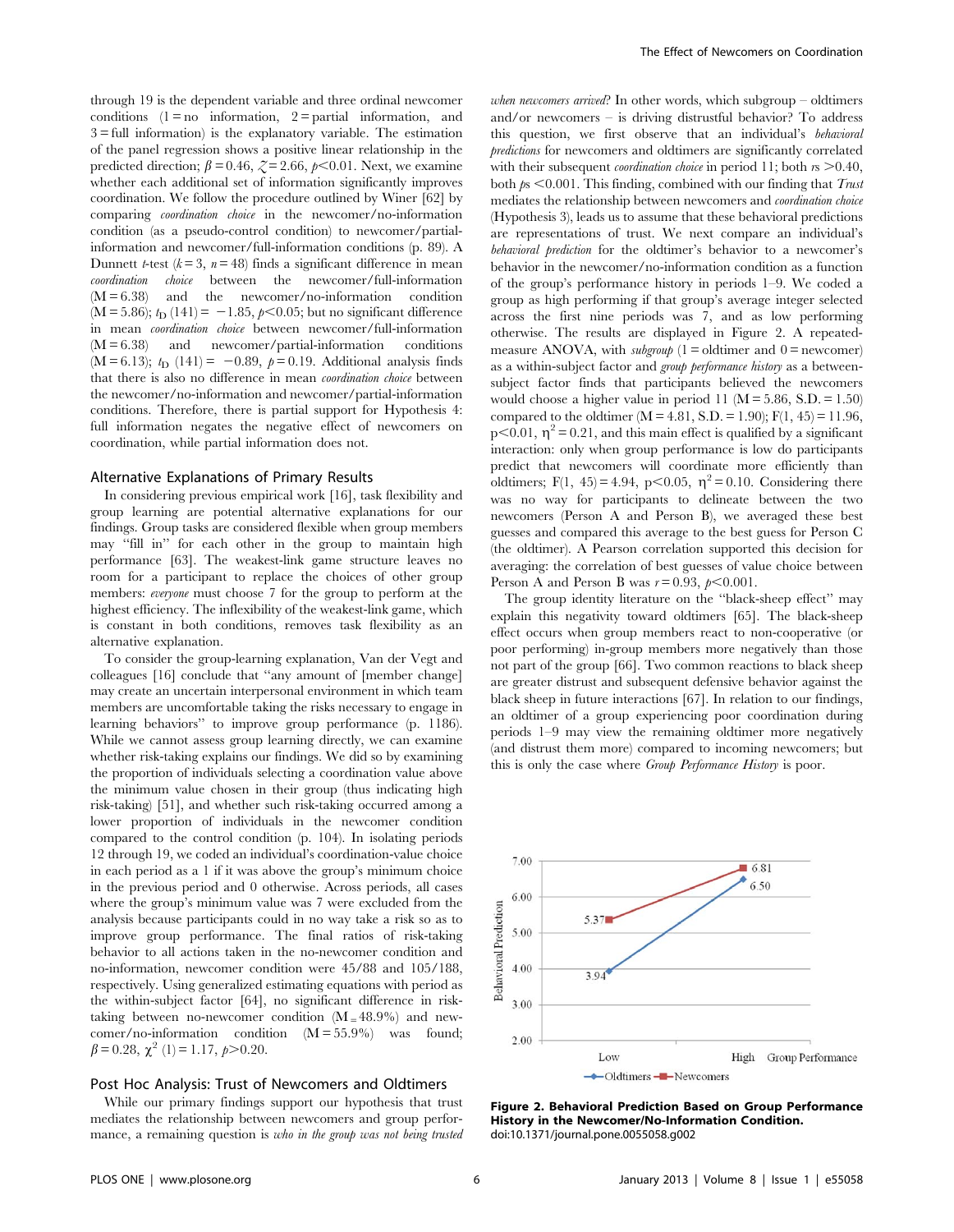#### Discussion and Conclusion

In summary, our results support our hypotheses. Newcomers negatively affect a group's ability to coordinate efficiently because trust declines among the group members. However, this finding is qualified by additional analysis that suggests oldtimers trust each other less compared to the newcomers when group performance history is poor. This finding is consistent with the black-sheep effect from the social psychology literature. We also find that information about group members' previous performance mitigates the negative effect that newcomers have on coordination. However, whereas full information bridged the gap caused by newcomers, partial information did not. Trust mediates the relationship between the provision of information about group members and the coordination patterns observed, such that greater coordination is found in groups with greater information because such information increases levels of trust in the group.

Our investigation of how and why newcomers affect group performance contributes to our understanding of group dynamics in several ways. First, previous work on group member change has encouraged scholars to investigate how group emergent states mediate newcomer effects on group performance [13]. Some work has surfaced recently to address this question. Specifically, research on self-managing manufacturing teams has found that team turnover (i.e., the number of individuals leaving the team divided by group size) negatively impacts team performance through the emergent states of reduced team learning and task flexibility [16]. Our laboratory research complements this field research by identifying group trust as an additional emergent state that explains the negative effect of member change on group performance: newcomers reduce levels of trust in groups, and, in turn, trust negatively affects how efficiently the group coordinates. Thus, whereas previous research has identified how the developed ingroup processes of a group (e.g., flexibility) mediate the newcomerperformance relationship [16], the current paper highlights how the quality of interpersonal relationships (e.g., trust) also explains the member change-group performance relationship.

In addition to showing that trust mediates the relationship between member change and group performance, our supplemental findings suggest that oldtimers' trust levels for one another are actually most directly affected when newcomers enter groups. Specifically, as would be predicted by the ''black-sheep effect,'' newcomers create distrust in poor performing groups, but this distrust is about how oldtimers expect each other to behave, rather than about how the newcomers will behave [65]. This finding begins to address the call to understand how trust and behavior among oldtimers change when newcomers arrive [12] and suggests that managers and leaders of collective action need not only worry about how oldtimers perceive the newcomers but how the oldtimers perceive each other – especially when the group is performing poorly prior to newcomers arriving. Indeed, most of the applied research on organizational change and development focuses on how managers may help newcomers respond and adapt effectively to existing groups [68]. Whereas socializing newcomers to new work environments is necessary to improve their transition, our research suggests that existing norms and relationships among oldtimers are not immune to change. Specifically, managers should not just help socialize newcomers to oldtimers, but oldtimers to oldtimers when member change happens.

A third implication of the current research is with respect to navigating the negative effects of newcomers on group performance. Our study finds that information is critical in mitigating the negative effects of newcomers; however, only when information is known by both oldtimers and newcomers. This finding of information as a mechanism for alleviating social uncertainty also has implication for collective action research. For over a decade, scholarship has asked how individuals may signal intent and commitment to cooperate with others without traditional mechanisms such as group discussion and promise making [43]. Our research suggests that information about prior performance may be a useful signal of intent and commitment to cooperate. Filling this gap has both managerial and theoretical importance considering that some collective efforts are structured in ways that prevent group discussion – such as situations where group members are geographically distributed (e.g., virtual teams) or newcomers and oldtimers speak different languages. For example, in the forests of New Brunswick in the late 1800s, several Native American tribes, who had cooperatively maintained the moose and caribou population for centuries by conservative hunting, abruptly ceased cooperating and annihilated these invaluable food sources. These tribes' deliberate actions occurred soon after the arrival of white, French settlers to the region [10]. It is possible that information about prior performance and intent shared between the oldtimers and the newcomers may have mitigated this effect. Indeed, the current paper shows how the ''shadow of the past'' (i.e., information about past performance) can be a signal of both intent and experience [44]; however, this finding is qualified by the observation that only when everyone shares information do the negative effects of newcomers decrease.

The findings in the current paper raise several new directions for future examination. First, our experiments used a game that requires everyone to cooperate to achieve the best collective outcome. Some collective action problems are not so strict, but rather allow group members to cover for each other when one member does not do what is best for the group [69]. For instance, before launching a generic advertising campaign, some industries only need a portion of the total population to chip in [70]. Free riding is possible but so is the ability to make up for free riders. Future research may examine how thresholds associated with achieving collective action interact with the negative effect of newcomers on coordination. It may be that the negative effect of newcomers decreases as the ability to cover for other's mistakes increases. This may be because social uncertainty and trust are no longer of great concern since everyone is not needed to pull through. In addition, newcomers may be welcomed by oldtimers in some cases compared to others depending on whether the value of collective action is certain to be worth the effort [71]. For instance, should they be uncertain that collective action will produce benefits that will surpass the cost, oldtimers may strategically welcome newcomers into the fold in hope to use these newcomers' resources before expending their own.

A second avenue for future research is in regard to group size. Our study used four-person groups, compared to many collective actions that involve dozens or hundreds of individuals. While we know that large groups can achieve collective action when allowed to grow gradually over time [20], future research may ask how group size interplays with the presence of newcomers. Indeed, simulation research has found that one newcomer (or a few) has little effect on cooperative routines among very large groups [72]. It may be that, as the proportion of oldtimers to newcomers decreases, the negative effects of newcomers increases.

Lastly, the negative, linear coordination trends found in all three newcomer conditions leave a question: what mechanisms alter the negative direction of the group coordination caused by newcomers? Communication may be one mechanism. Relationship repair research reminds us that the purpose of the communication (e.g., communicating intent, apologies, and making penance) is just as critical as allowing communication [73]. Considering that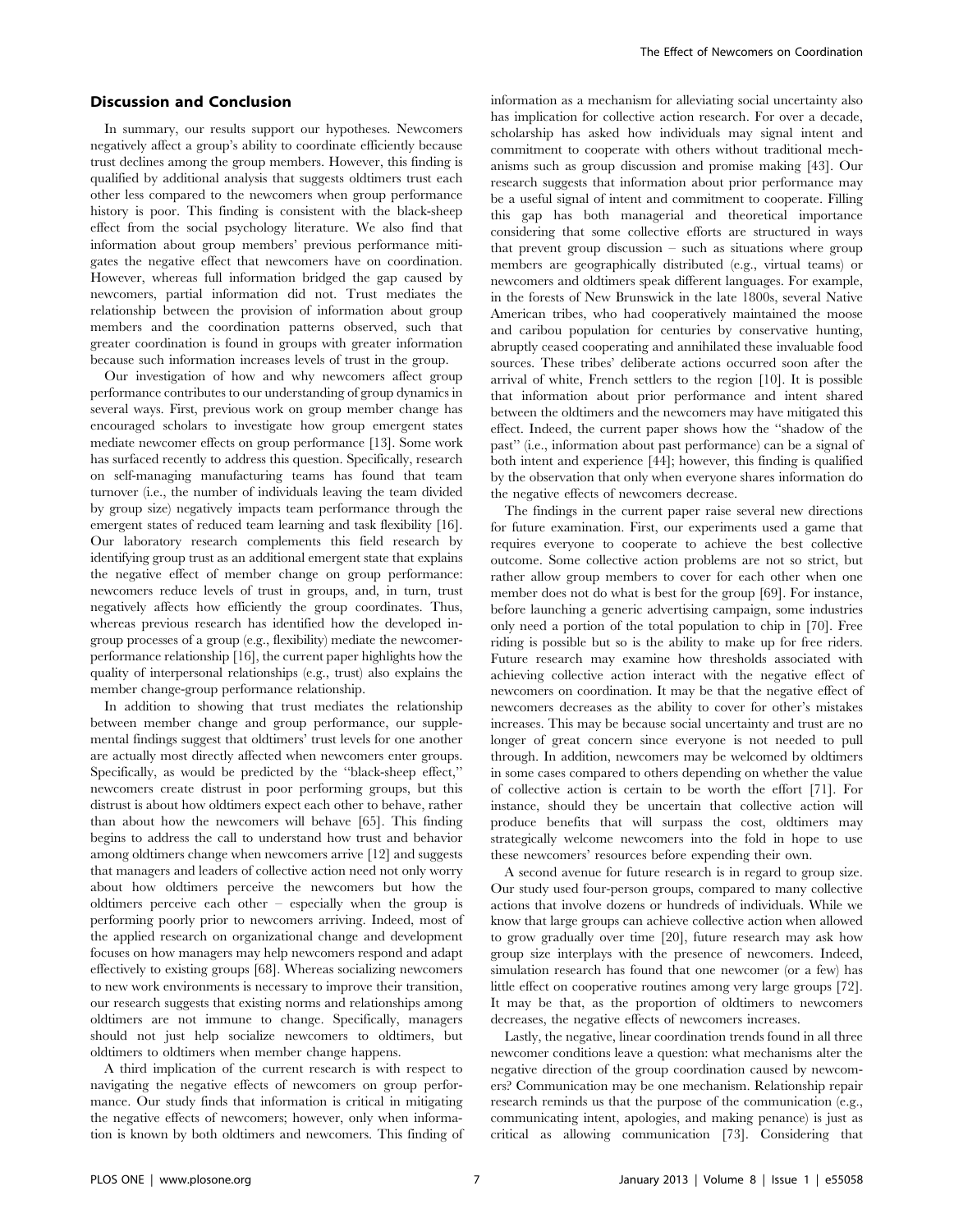individuals often require additional penance when promises are broken [74,75], future research may investigate whether newcomers and oldtimers require different means of amends depending on who is communicating with whom.

Jesus is recorded to have said that ''… no man putteth new wine into old bottles; else the new wine will burst the bottles, and be spilled, and the bottles shall perish'' (Luke 5:37, KJV). In line with the above saying, we found that newcomers burst the group's ability to coordinate efficiently – apparently because the oldtimers lost trust in one another when newcomers were present – resulting in spilled potential value. However, information can be a signaling mechanism reducing the negative shock of newcomers on groups.

#### Supporting Information

Appendix S1 Study Materials. (DOCX)

#### References

- 1. Arrow H, McGrath JE (1995) Membership dynamics in groups at work: A theoretical framework. In: Cummings LL, Staw BM, editors. Research in Organizational Behavior. Greenwich, Connecticut: JAI Press. 373–412.
- 2. Zald MN, Ash R (1966) Social movement organizations: Growth, decay and change. Social Forces 44: 327–341.
- 3. Kane AA, Argote L, Levine JM (2005) Knowledge transfer between groups via personnel rotation: Effects of social identity and knowledge quality. Organizational Behavior & Human Decision Processes 96: 56–71.
- 4. Choi H-S, Thompson L (2005) Old wine in a new bottle: Impact of membership change on group creativity. Organizational Behavior and Human Decision Processes 98: 121–132.
- 5. Moreland RL, Levine JM (1989) Newcomers and oldtimers in small groups. In: Paulis PB, editor. Psychology of Group Influence. Hillsdale, NJ: Lawrence Erlbaum Associates. 143–186.
- 6. Edmondson AC, Nembhard IM (2009) Product development and learning in project teams: The challenges are the benefits. Journal of Product Innovation Management 26: 123–138.
- 7. Goodman PS, Garber S (1988) Absenteeism and accidents in a dangerous environment: Empirical analysis of underground coal mines. Journal of Applied Psychology 73: 81–86.
- 8. Huckman RS, Staats BR, Upton DM (2009) Team familiarity, role eperience, and performance: Evidence from Indian software services. Management Science 55: 85–100.
- 9. Ostrom E, Burger J, Field C, Norgaard R, Policansky D (1999) Revisiting the commons: Local lessons, global challenges. Science 284: 278–282.
- 10. Speck FG, Hadlock WS (1946) A report on tribal boundaries and hunting areas of the Malecite Indian of New Brunswick. American Anthropologist 48: 355– 374.
- 11. Akgün AE, Lynn GS (2002) Antecedents and consequences of team stability on new product development performance. Journal of Engineering and Technology Management 19: 263–286.
- 12. Moreland RL, Levine JM (2002) Socialization and trust in work groups. Group Processes & Intergroup Relations 5: 185–201.
- 13. Dineen BR, Noe RA (2003) The Impact of team fluidity and its implications for human resource management research and practice. In: Martocchio JJ, Ferris GR, editors. Research in personnel and human resources management. Oxford, UK: JAI Press. 1–37.
- 14. Marks MA, Mathieu JE, Zaccaro SJ (2001) A temporally based framework and taxonomy of team processes. Academy of Management Review 26: 356–376.
- 15. Cason TN, Sheremeta RM, Zhang J (2012) Communication and efficiency in competitive coordination games. Games & Economic Behavior 76: 26–43.
- 16. van der Vegt GS, Bunderson S, Kuipers B (2010) Why turnover matters in selfmanaging work teams: Learning, social integration, and task flexibility. Journal of Management 36: 1168–1191.
- 17. Hornsey MJ, Grice T, Jetten J, Paulsen N, Callan V (2007) Group-directed criticisms and recommendations for change: Why newcomers arouse more resistance than old-timers. Personality & Social Psychology Bulletin 33: 1036– 1048.
- 18. Kiffin-Petersen S (2004) Trust: A neglected variable in team effectiveness research. Journal of Management & Organization 10: 38–53.
- 19. Robinson SL (1996) Trust and breach of the psychological contract. Administrative Science Quarterly 41: 574–599.
- 20. Weber RA (2006) Managing growth to achieve efficient coordination in large groups. American Economic Review 96: 114–126.
- 21. Franzen A (1995) Group size and one-shot collective action. Rationality & Society 7: 183–200.
- 22. Olson M (1995) The logic of the collective action. Cambridge: Harvard University Press.

#### Appendix S2 Survey Items. (DOCX)

#### Acknowledgments

We thank the action editor, two anonymous referees, Dave Cooper, Rachel Croson, Stuart Bunderson, Teppo Felin, and Greg Northcraft for comments on this research. Portions of this were presented at 2010 Society of Judgment & Decision Making Conference in St. Louis, MO.

#### Author Contributions

Conceived and designed the experiments: MWM RMS. Performed the experiments: MWM RMS. Analyzed the data: MWM RMS. Contributed reagents/materials/analysis tools: MWM RMS. Wrote the paper: MWM RMS.

- 23. Dirks KT (1999) The effects of interpersonal trust on work group performance. Journal of Applied Psychology 84: 445–455.
- 24. Brodbeck FC, Greitemeyer T (2000) Effects of individual versus mixed individual and group experience in rule induction on group member learning and group performance. Journal of Experimental Social Psychology 36: 621– 648.
- 25. Cason TN, Savikhin AC, Sheremeta RM (2012) Behavioral spillovers in coordination games. European Economic Review 56: 233–245.
- 26. Finkel EJ, Cambell WK, Brunell AB, Dalton AN, Scarbeck SJ, et al. (2006) High-maintenance interaction: Inefficient social coordination impairs selfregulation. Journal of Personality & Social Psychology 91: 456–475.
- 27. Knez M, Camerer C (2000) Increasing cooperation in prisoner's dilemmas by establishing a precedent of efficiency in coordination games. Organizational Behavior & Human Decision Processes 82: 194–216.
- 28. Zellmer-Bruhn ME (2003) Interruptive events and team knowledge acquisition. Management Science 49: 514–528.
- 29. Camerer C, Knez M (1997) Coordination in organizations: A game-theoretic perspective. In: Shapira Z, editor. Organizational decision making. New York: Cambridge University Press. 158–191.
- 30. Schnake ME (1991) Equity in effort: The 'sucker effect' in co-acting groups. Journal of Management 17: 41–54.
- 31. Lewicki RJ, Tomlinson EC, Gillespie N (2006) Models of interpersonal trust development: Theoretical approaches, empirical evidence, and future directions. Journal of Management 32: 991–1022.
- 32. Sniezek JA, May DR, Sawyer JE (1990) Social uncertainty and interdependence: A study of resource allocation decisions in groups. Organizational Behavior & Human Decision Processes 46: 155–180.
- 33. Bottom WP (1998) Negotiator Risk: Sources of Uncertainty and the Impact of Reference Points on Negotiated Agreements. Organizational Behavior & Human Decision Processes 76: 89–112.
- 34. Gulati R (1995) Does familiarity breed trust? The implications of repeated ties for contractual choice in alliances. Academy of Management Journal 38: 85– 112.
- 35. Jones GR, George JM (1998) The experience and evolution of trust: Implications for cooperation and teamwork. Academy of Management Review 23: 531–546.
- 36. Kollock P (1994) The emergence of exchange structures: An experimental study of uncertainty, commitment, and trust. American Journal of Sociology 100: 313– 345.
- 37. McCarter MW, Mahoney JT, Northcraft GB (2011) Testing the waters: Using collective real options to managed the social dilemma of strategic alliances. Academy of Management Review 36: 621–640.
- 38. Jarvenpaa SL, Leidner DE (1999) Communication and trust in global virtual teams. Organization Science 10: 791–815.
- 39. Crawford  $\mathrm{\breve{V}}$  (1998) A survey of experiments on communication via cheap talk. Journal of Economic Theory 78: 286–298.
- 40. Kramer RM, Wei J (1999) Social uncertainty and the problem of trust in social groups: The social self in doubt. In: Tyler TR, Kramer RM, John OP, editors. The psychology of the social self. Mahwah, NJ: Lawrence Erlbaum Associates. 145–168.
- 41. Ho T-H, Weigelt K (2005) Trust building among strangers. Management Science 51: 519–530.
- 42. Madsen TL, Mosakowski E, Zaheer S (2003) Knowledge retention and personnel mobility: The nondisruptive effects of inflows of experience. Organization Science 14: 173–191.
- 43. Kollock P (1998) Social dilemmas: The anatomy of cooperation. Annual Review of Sociology 24: 183–214.
- 44. Poppo L, Zhou KZ, Sungmin R (2008) Alternative Origins to Interorganizational Trust: An Interdependence Perspective on the Shadow of the Past and the Shadow of the Future. Organization Science 19: 39–55.